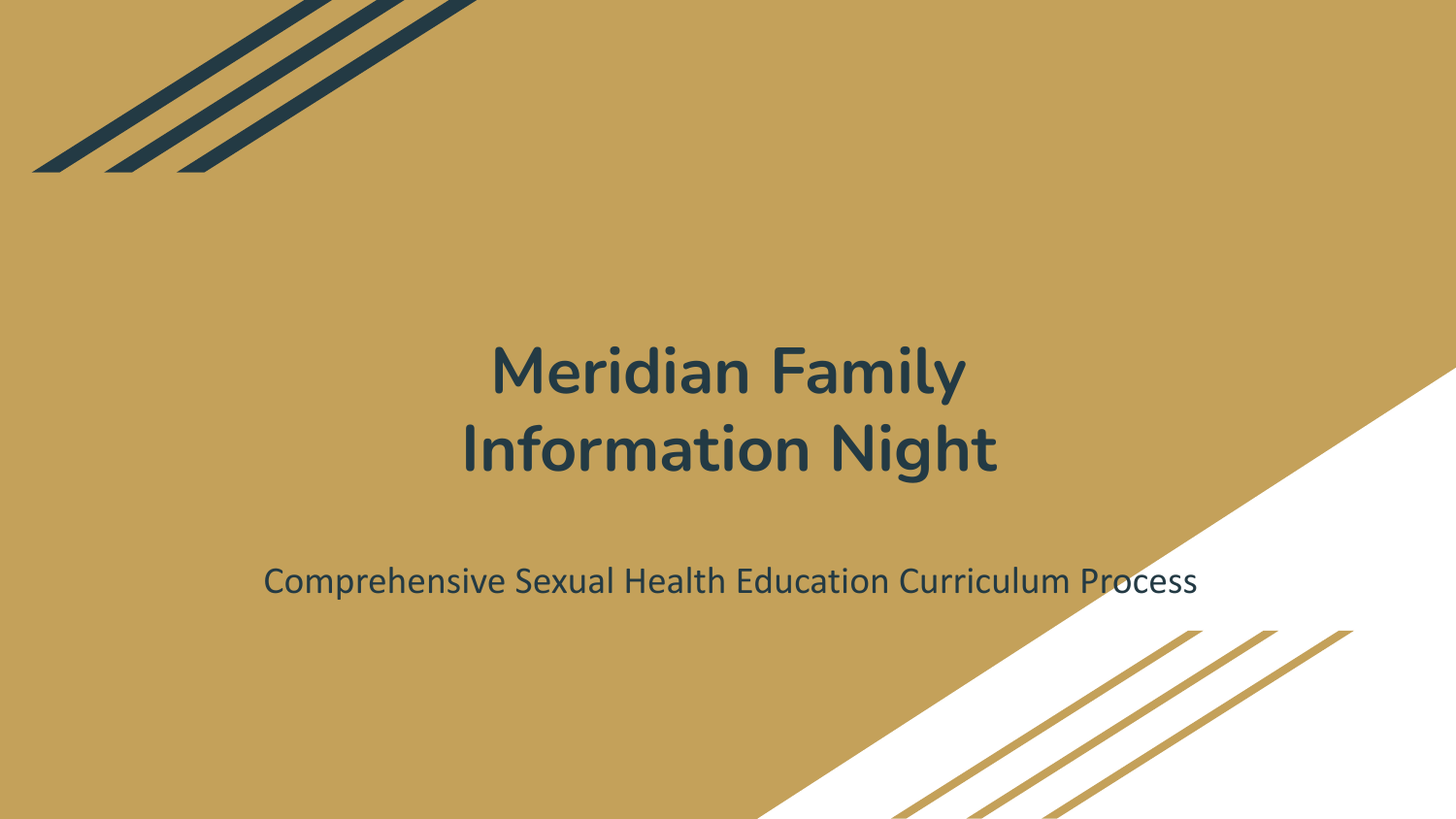#### Introductions

Adrienne Somera: Director of Teaching and Learning, Meridian School District

Emily Emerson: Cardea

Christine Hagstrom: Cardea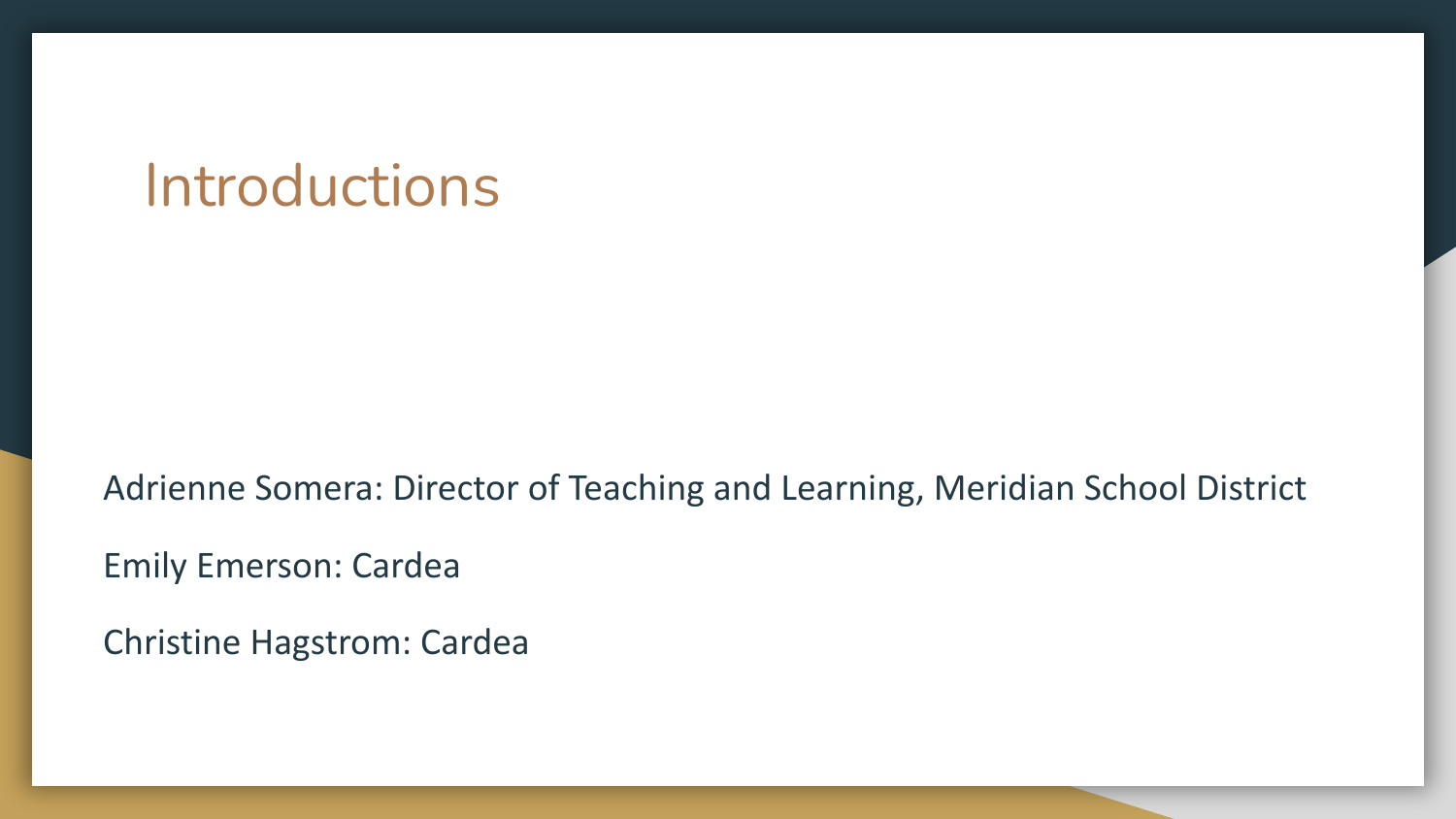## **Overview**

- Share the purpose of Comprehensive Sexual Health Education and the requirements of the statute
- Share the process that Meridian will engage in to identify the curricular materials we will use
- Share opportunities for families to provide input into the curriculum materials identification process

Q and A: Please capture questions during the presentation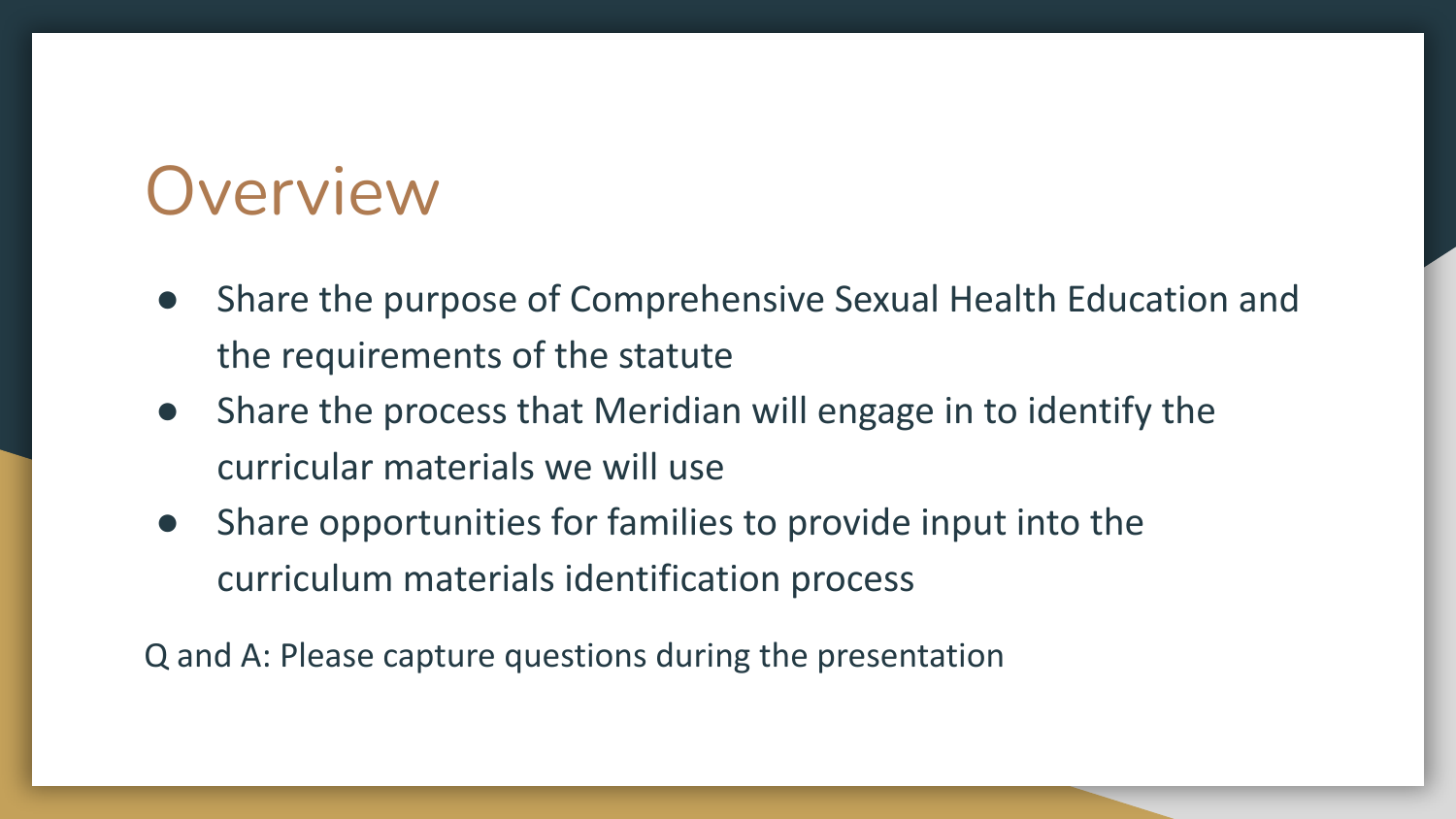#### Comprehensive Sexual Health Curriculum Selection

Meridian teachers and staff will work with parents, families, and the community to select a curriculum that best meets the needs of our students and is consistent with the [Health Education K-12 Learning](https://www.k12.wa.us/student-success/resources-subject-area/health-and-physical-education/k%E2%80%9312-learning-standards) [Standards](https://www.k12.wa.us/student-success/resources-subject-area/health-and-physical-education/k%E2%80%9312-learning-standards) and the provisions of the law.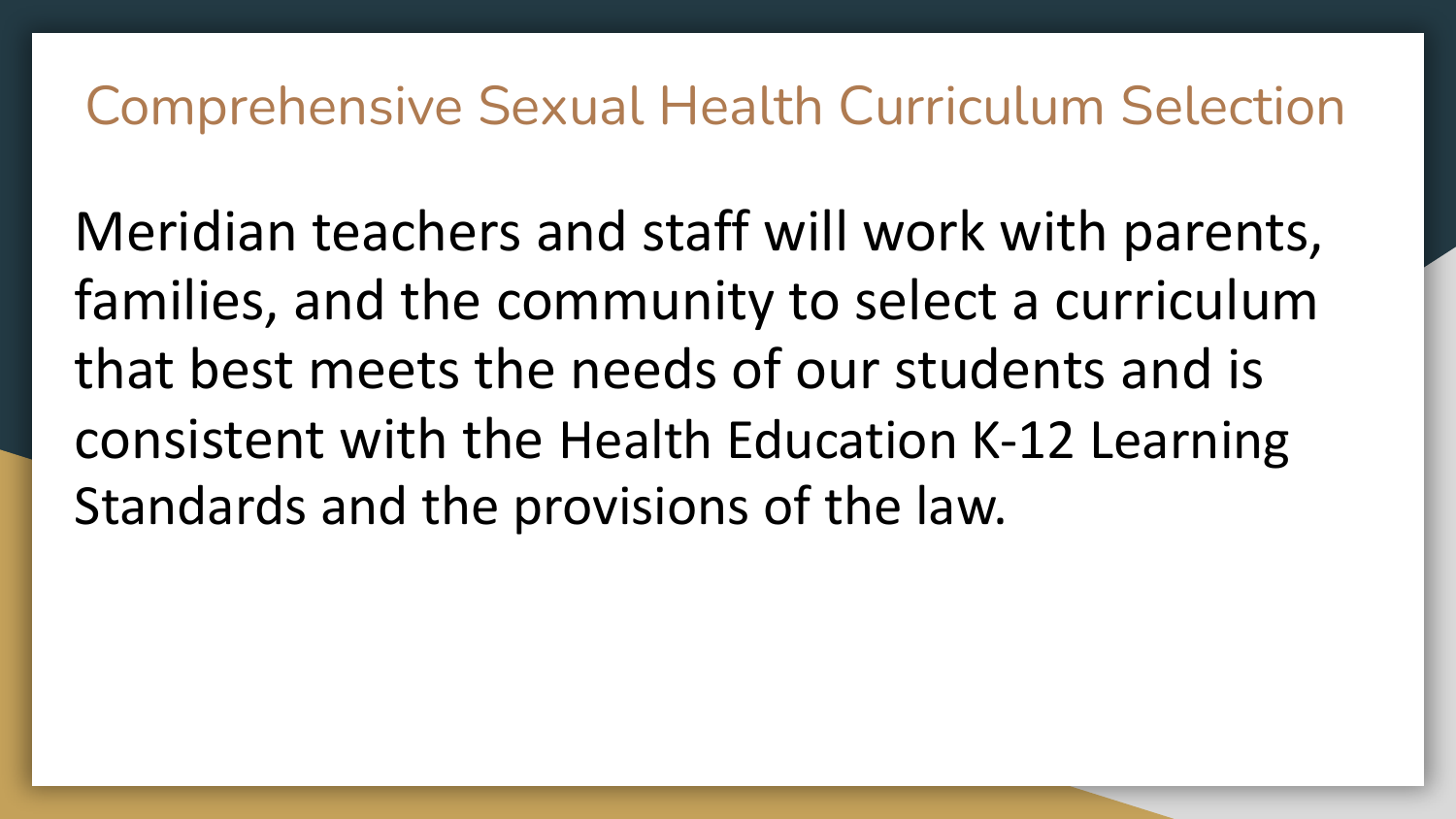#### Process:

- Materials for review will be selected from those that have been reviewed by OSPI and the state Department of Health (DOH) for consistency with the standards and the law.
- **October/November:** Meridian will gather input from families and community regarding desired elements for curriculum materials through surveys.
- **November:** CSHE Curriculum Identification Task-Force will create criteria for reviewing curricular materials using guidelines from OSPI and taking into consideration input from families.
- **November**: The task force will review materials based on the identified criteria and recommend a short list of options.
- **December:** Families and community will have an opportunity to review the short list materials and provide additional input.
- **January**: The task force will review the input and make a final recommendation of curriculum to the Instructional Materials Committee and the Meridian School Board.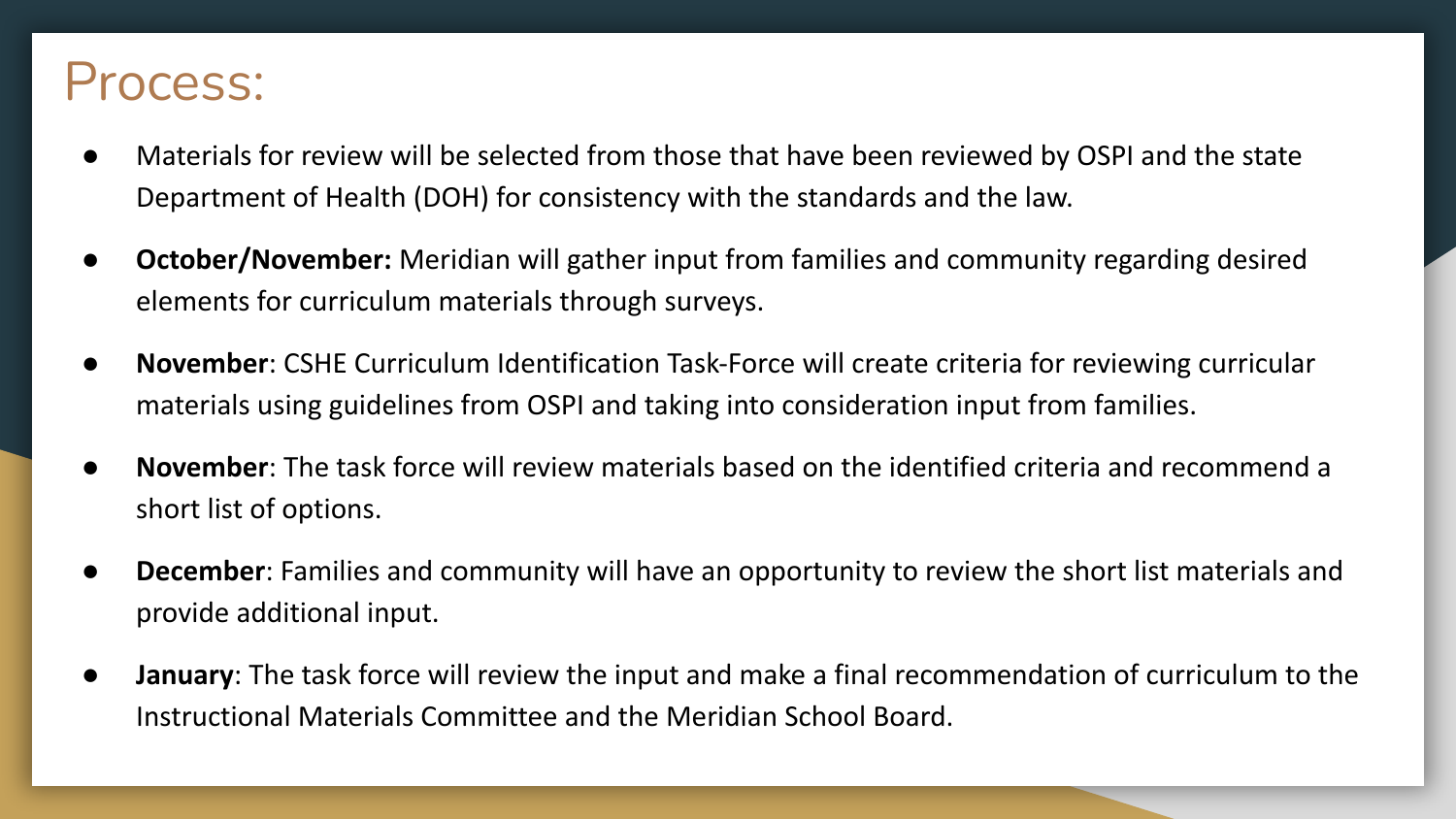#### How can families provide input?

- The family survey link will be shared tonight and will also be sent out in school newsletters this week. The survey will be open until November 5th, 2021.
- Information about how to review and provide input on the short list of possible materials will be shared in December.
- Families and community members may also apply to serve as members of the curriculum identification task force. Task force information and application can be found on the Meridian School District webpage under Committees and Advisory Groups. Applications are due November 1st.